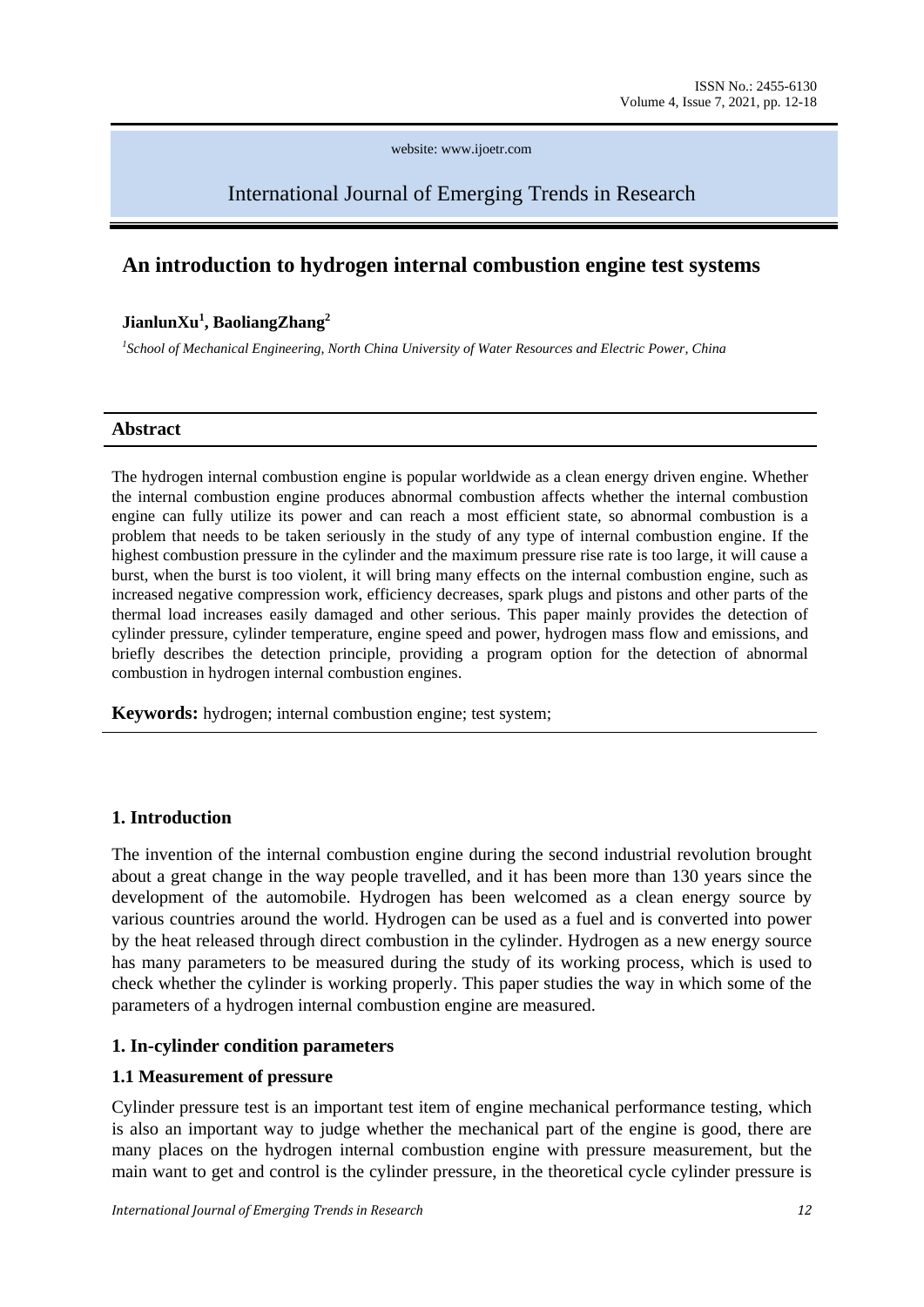the engine piston running to the compression stroke on the stop, when the engine cylinder pressure reaches the maximum pressure, but in practice, due to the limited speed of fuel combustion, the highest pressure often appears in the upper stop after 12 to 15  $\degree$  CA crankshaft angle. Normal cylinder pressure is an important guarantee for the normal operation of the engine. If the cylinder pressure is too low, it will lead to incomplete combustion, reduce fuel economy and aggravate emission pollutants; if the cylinder pressure is too high, it will lead to excessive piston working resistance and easily lead to the piston gas ring to stop working, so the cylinder pressure of a hydrogen internal combustion engine is an important influencing factor for the normal operation of a hydrogen internal combustion engine [1]. In addition to the maximum pressure also need to pay attention to the maximum pressure rise rate, these are the main parameters to determine the tendency of internal combustion engine burst occurrence, so the cylinder pressure is an essential measurement parameter.

Pressure sensors are devices or devices that can feel the pressure signal and convert the pressure signal into an output electrical signal according to certain laws. There are many kinds of pressure sensors, because the highest combustion pressure in the cylinder of hydrogen internal combustion engine can reach 4-6MPa, some pressure gauges do not have such a large measurement range, this paper chose the spring tube pressure gauge, single-turn spring tube pressure gauge structure is simple, easy to use, wide measurement range and other advantages, choose different materials to measure the pressure in the range of  $0 \sim 1000 MPa$ , according to the highest combustion pressure in the cylinder of hydrogen internal combustion engine The spring tube made of brass is selected according to the highest combustion pressure in the cylinder of hydrogen internal combustion engine, and the measuring range is from 0 to 20MPa.

This paper uses a sapphire pressure sensor, which utilizes the strain-resistive operating principle and uses silicon-sapphire as the semiconductor sensitive element, and has unparalleled characteristics for metering DX100T series high-temperature sensors. Sapphire is composed of single crystal insulator elements, which do not suffer from hysteresis, fatigue and creep; sapphire is stronger and harder than silicon, and is not afraid of deformation; sapphire has very good elasticity and insulation characteristics, therefore, the semiconductor sensitive element made of silicon-sapphire is not sensitive to temperature changes, and has very good working characteristics even under high temperature conditions; sapphire has very strong radiation resistance characteristics. In addition, silicon-sapphire semiconductor sensitive elements radically simplify the manufacturing process, improve repeatability, and ensure a high yield. Pressure sensors manufactured with silicon-sapphire semiconductor sensitive elements can operate properly under the harshest operating conditions with high reliability, good accuracy, minimal temperature error, and high cost performance.

The pressure transducer and transmitter consist of a double diaphragm: a titanium alloy measuring diaphragm and a titanium alloy receiving diaphragm. A thin sapphire sheet printed with a heterogeneous epitaxial strain-sensitive bridge circuit is welded to the titanium measuring diaphragm. The measured pressure is transmitted to the receiving diaphragm (the receiving diaphragm is firmly connected to the measuring diaphragm by a tie rod). In response to the pressure, the titanium receiver diaphragm is deformed, and this deformation is sensed by the silicon-sapphire sensitive element, which changes the bridge output by an amount proportional to the measured pressure.

The sensor's circuitry ensures power supply to the strain gauge bridge circuit and converts the out-of-balance signal from the strain gauge bridge into a unified electrical output. In absolute pressure sensors and transmitters, a thin sapphire sheet is connected to a ceramic-based glass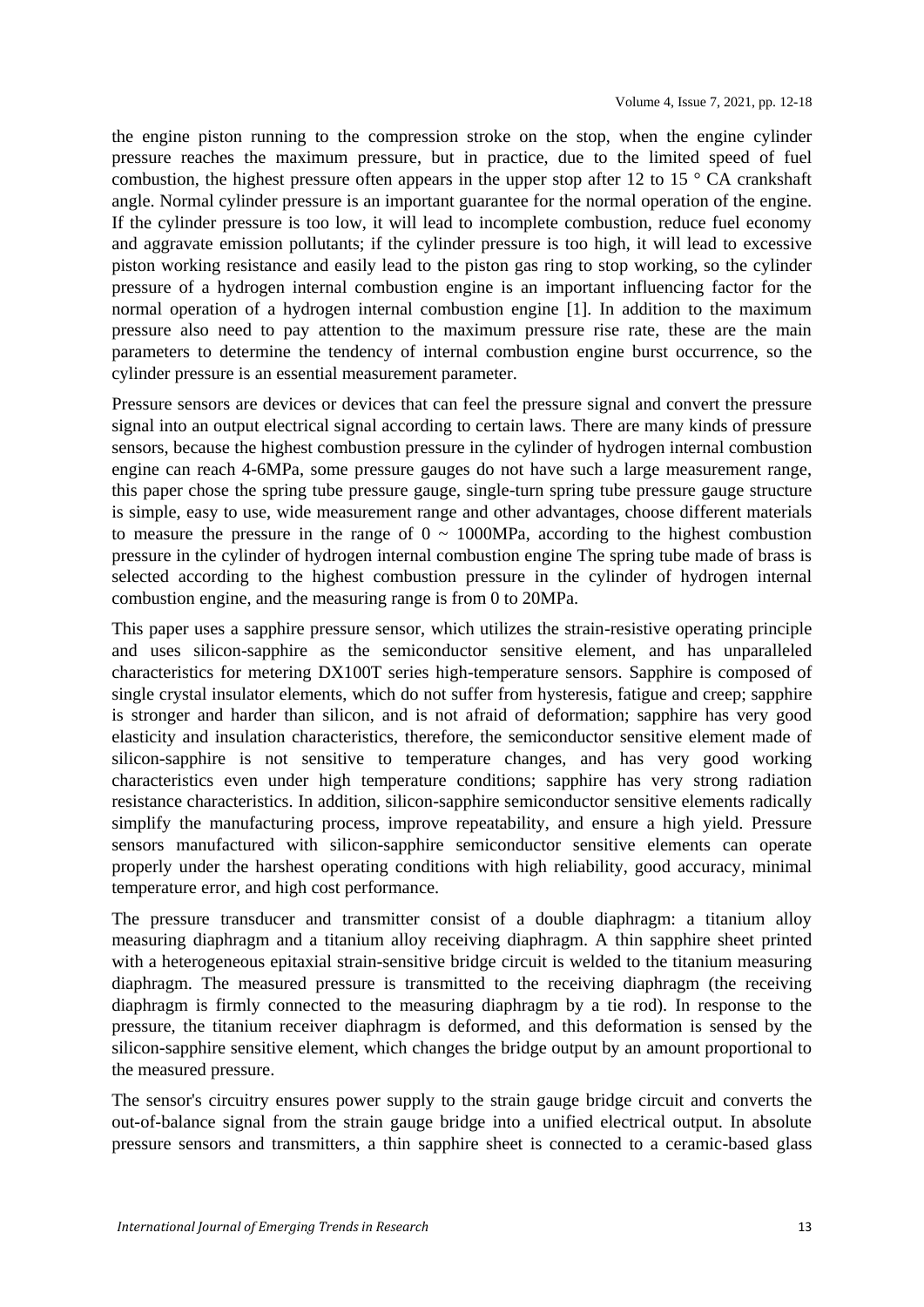solder that acts as an elastic element to convert the measured pressure into strain gauge deformation for the purpose of pressure measurement.

## **1.2 Measurement of temperature**

Each type of internal combustion engine has its specific operating temperature range, which is one of the important conditions to ensure the normal operation of the internal combustion engine. The temperature is too high or too low will cause serious harm to the internal combustion engine, so it must be given full attention, especially not to ignore the serious harm of low temperature on the internal combustion engine. To take practical measures to ensure that the internal combustion engine work in the normal temperature range. To make the internal combustion engine in a higher state of usability economy dynamics operation, to extend its service life [2]. The use of hydrogen internal combustion engines is no exception, as gasoline is similar to hydrogen in some aspects of its properties, so it is possible to convert gasoline engines into hydrogen internal combustion engines. A single-cylinder four-stroke Port Fuel Injection hydrogen engine was modified from a Jialing JH600 gasoline motorcycle as a base.

There are many ways to measure temperature, temperature measurement instruments according to its principle of action can be divided into: the use of liquid or solid heat expansion of the nature of the expansion thermometer, the use of a gas or liquid enclosed in a fixed volume of saturated vapor heat volume expansion or pressure changes in the nature of the pressure gauge thermometer, the use of conductors or semiconductors after heat resistance change in the nature of the RTD thermometer, the use of the object's thermoelectric properties Thermocouple thermometer and the use of the nature of the object heat amplitude radiation pyrometer, etc.

## **1.2.1 Principle of operation**

In this article the thermocouple thermometer is chosen. The basic principle of thermocouple temperature measurement is that two conductors of different composition form a closed loop, when there is a temperature gradient at both ends, there will be a current through the loop, then there is an electric potential between the two ends - the thermoelectric potential, which is known as the See beck effect. Two homogeneous conductors of different composition are the hot electrodes, the higher temperature end being the working end and the lower temperature end being the free end, which is usually at a constant temperature. Based on the thermoelectric potential as a function of temperature, a thermocouple indexing table is made; the indexing table is obtained for the free end temperature at 0°C. Different thermocouples have different indexing tables [3].

Due to the high temperature and pressure in the cylinder of the internal combustion engine, while strong airflow movement, working conditions, to accurately measure the temperature of the cylinder there is a great trap, so high temperature thermocouple in addition to meet the general thermocouple performance, should also meet the following technical requirements: (1) high temperature resistance. Cylinder airflow temperature up to 2000 K or more, and temperature distribution is not uniform, temperature gradient, cannot use the contact method to measure temperature, the most difficult problem is to protect the shell of the high temperature problem. (2) compact structure. In the internal combustion engine cylinder head and cylinder body are arranged with many required parts, which brings many difficulties to install high temperature thermocouple, so in the design process should be minimized its damping area, for this reason to ensure the insulation at the same time require electric thermocouple compact structure. Based on the above considerations, the thermocouple chose a simple structure, using a new type of high temperature material - high temperature crystal silicon carbide composite silicon nitride to do the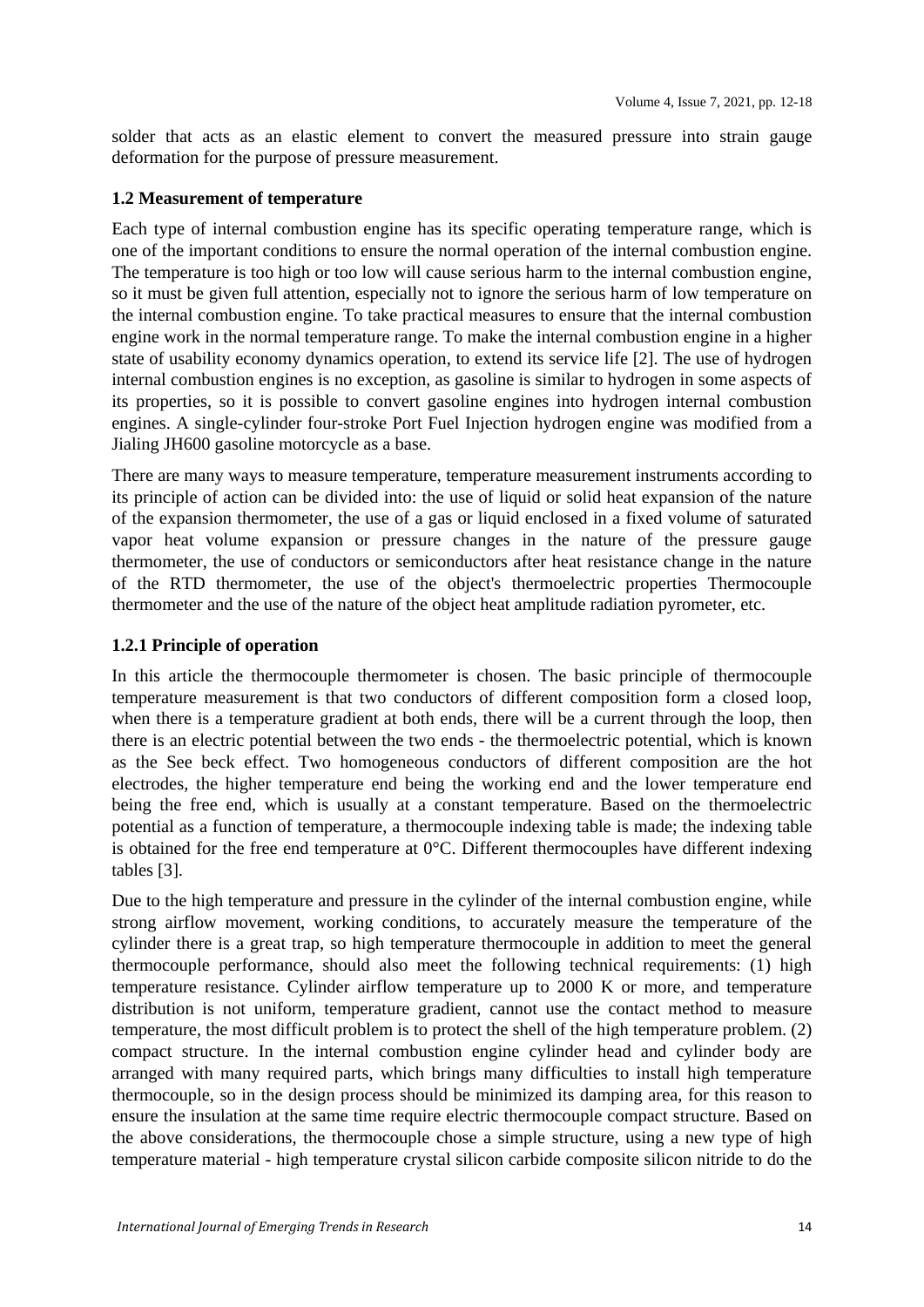thermocouple protection shell, this material has high temperature resistance, vibration and thermal shock resistance and good oxidation resistance characteristics.

## **2. Evaluation indicators**

## **2.1 Measurement of dynamics**

With the progress of the times, people are not satisfied with the low speed of the car, in the continuous pursuit of higher power performance, the power index of the car is mainly expressed by the maximum speed, acceleration ability and maximum climbing degree, these are the most basic and important performance in the use of the car performance. Generally speaking, power and torque are measured to determine the dynamics of an engine. The eddy current dynamometer of DW series is used in this paper. The eddy current dynamometer can be divided into inductor type and disk type, and the inductor type is chosen in this paper. The eddy current dynamometer has the following advantages: bi-directional testing and wide speed range; rapid response and convenient control; low starting torque and wide testing range; and not affected by the cooling water inlet pressure [4].

## **2.1.1 Principle of operation**

The structure of eddy current dynamometer shows that the inductor is mainly composed of rotating parts and oscillating parts (armature and excitation coil). The inductor on the rotor shaft is shaped like a gear and is fixed with a DC excitation coil coaxially with the rotor. When there is a DC current flowing through the excitation winding, a magnetic field exists around it and a closed magnetic flux is generated around the excitation winding. Obviously, the receptor on the left side of the winding has one polarity and the right side has the opposite polarity. When rotating, eddy currents are generated due to periodic changes in magnetic flux. The magnetic field generated by this eddy current interacts with the magnetic field that generates it, thus generating a braking torque in the opposite direction of the test machine, causing the armature body to swing and transmitting the braking force to the measuring device through the force arm on the armature body. The vortex current makes the vortex ring hot, and the cooling water entering the vortex ring takes the heat away, realizing the energy exchange of power and heat balance. Since the rotational speed is required to measure the power, the rotational speed is measured using a noncontact magnetoelectric speed sensor and a 60-tooth tooth disc mounted on the spindle, which converts the speed signal into an electrical output [5].

Power Measurement  $P=N\times n/10000(kW)$  (1) In equation 1 N—Load (N) N—Rotational speed (r/min) Torque measurement

 $M=N\times L$  (2)

In equation 2

N—Load (N)

L—Calculated arm length is 0.95493m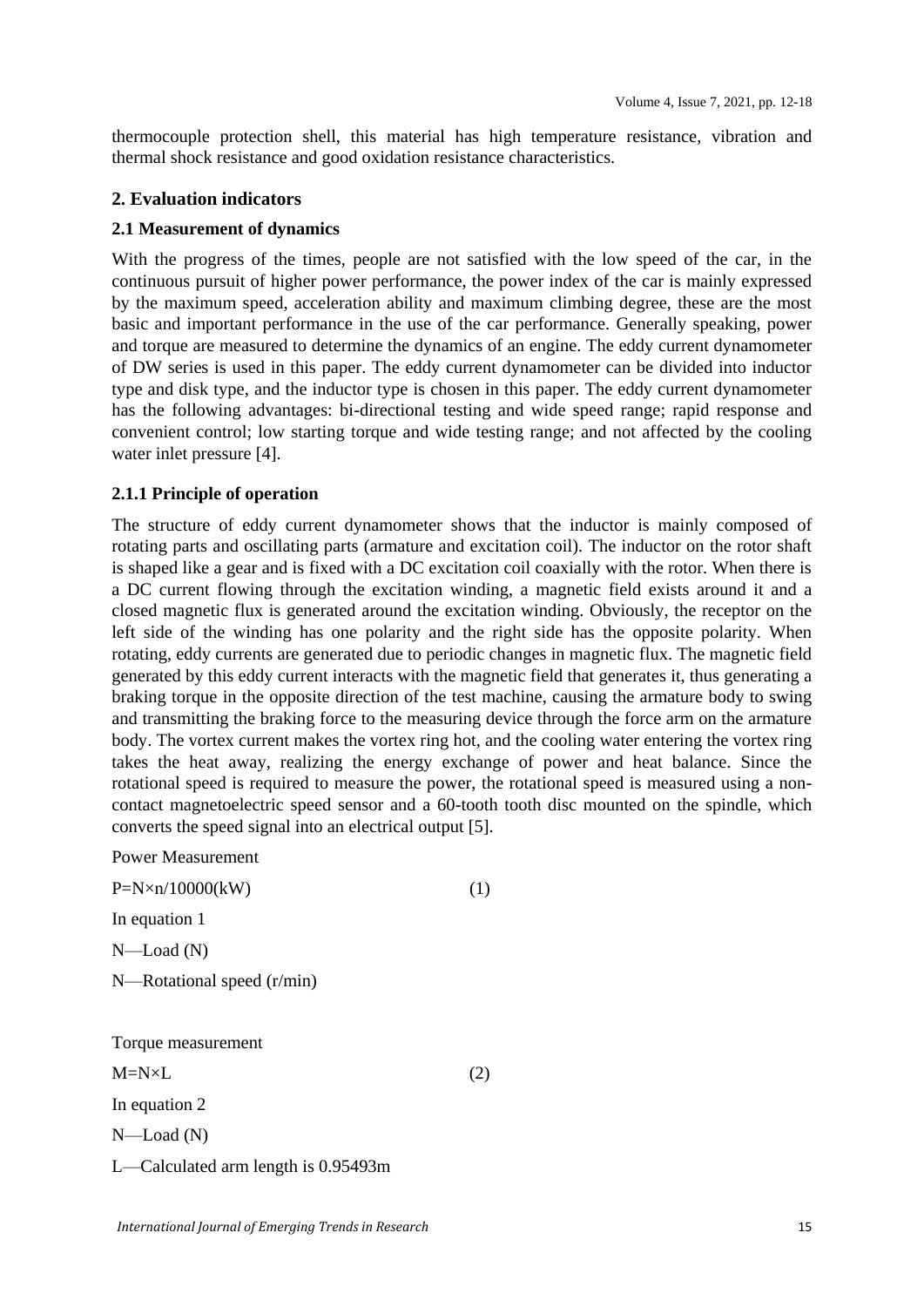#### **2.2 Measurement of economy**

The higher the engine power, the higher the fuel consumption rate, and not just the pursuit of power, some car companies will give up part of the power for better economy. Economy is generally evaluated by fuel consumption rate, and the measurement of economy is actually the measurement of hydrogen supply mass flow. In this paper, the WSAT-LK intelligent flow controller was chosen [6]

From the relationship between fuel consumption rate and fuel consumption B and power P, it is known that fuel consumption rate can be calculated by fuel consumption B and power P.

$$
b_i = \frac{B}{P_i} \times 10^3 \text{ [g/ (kw/h) ]}
$$
 (3)

In equation 3

B-fuel consumption (kg/h) can be obtained by the flow of hydrogen supply mass

#### P-Power (kw)

The WSAT-LK intelligent flow control meter was selected for this paper. The measurement of this flow meter differs in the calculation formula depending on the input signal. The input signal can be pressure difference, flow rate, frequency, in this paper the input signal is pressure difference. The mass flow rate calculation formula is as follows.

$$
M = K \times \sqrt{\rho \times \Delta p}
$$
(4)  

$$
K=3.995 \times \alpha \times \alpha^{2}
$$
(5)  

$$
\alpha = \frac{C}{\sqrt{1 - \left(\frac{d}{D}\right)^{4}}}
$$
(6)

In equation 4

M—flow mass measurement

In equation 5

α—flow coefficient

ε—flow beam expansion coefficient

In equation 6

C—outflow coefficient

D—The diameter of the throttle hole or throat of the throttle member under working conditions throttle orifice plate opening diameter (mm)

d—upstream pipe inner diameter under working conditions

## **2.3 Measurement of Emissivity**

In order for a car to be able to drive properly on the road, it must first of all meet the national emission standards. With the development of the economy, the awareness of environmental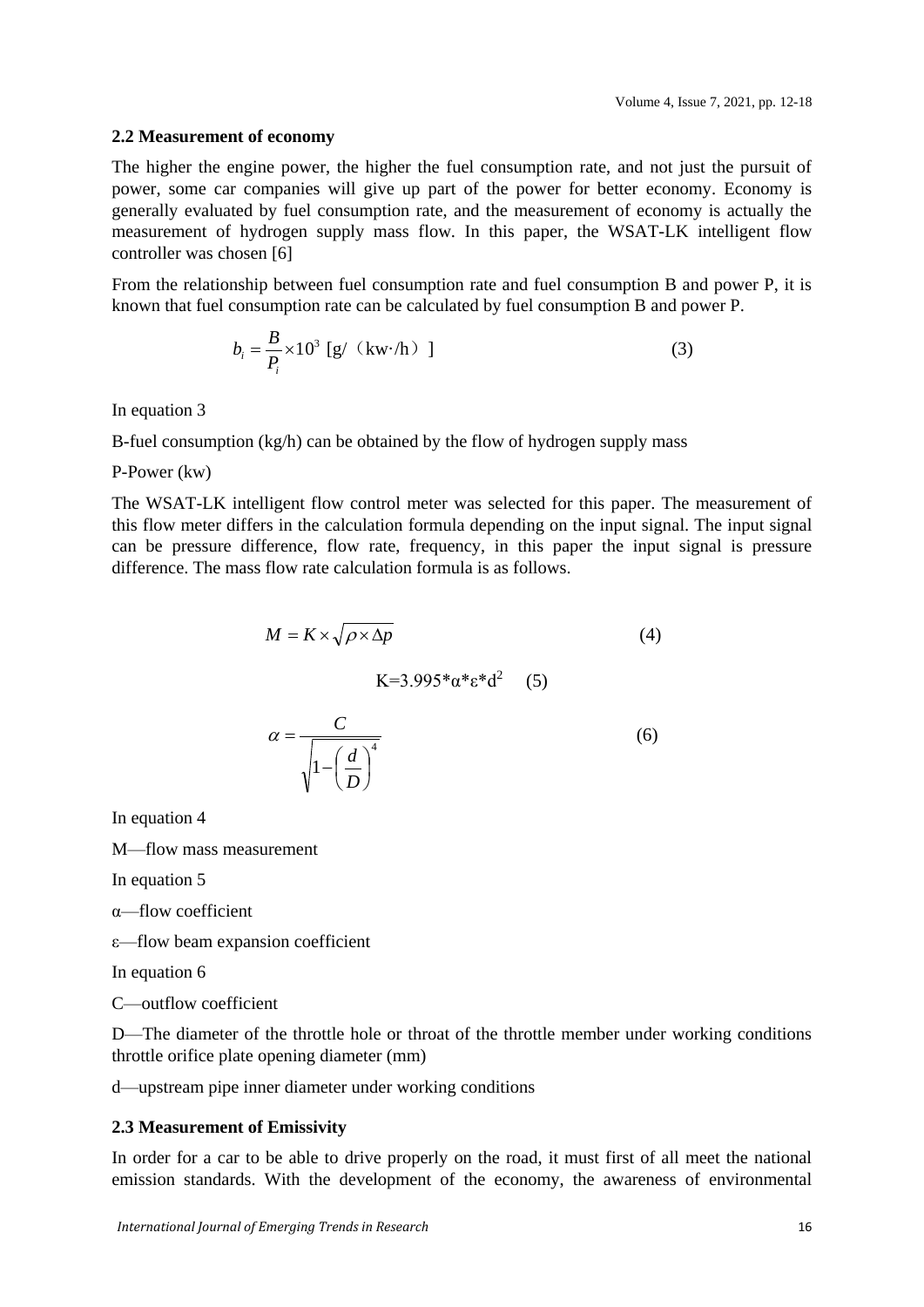protection has increased worldwide and the emission standards for cars are constantly being improved. The hydrogen internal combustion engine is fuelled by hydrogen, which as a clean energy source itself has only water as a product of combustion without any polluting gases. However, the gas inhaled during the combustion process is not pure oxygen, but natural air, which contains 78% nitrogen, and the temperature of hydrogen is very high when it is burned in the cylinder, and nitrogen reacts with oxygen under high temperature conditions to produce nitric oxide or nitrogen dioxide [7].

Since the amount of exhaust gas emitted from one hydrogen internal combustion engine test is not very large, the full volume sampling method can be used to collect all the exhaust gas generated from the test in a gas bag of sufficient volume, and the sample should be analyzed as soon as possible after completion to avoid oxidation of some products and reduce measurement errors. The exhaust gas emitted from the hydrogen internal combustion engine is mainly nitrogen oxides and a small amount of carbon oxides and hydrocarbons.

## **i) Non-dispersive light infrared analyzer (NDIR)**

This method is mainly used to measure  $CO$  and  $CO<sub>2</sub>$  in exhaust gas. non-dispersive infrared analyzer, also known as non-diffusive infrared analyzer, is based on the principle that most asymmetric molecules have the ability to absorb infrared light at certain wavelengths in the infrared band, and the degree of absorption is related to the concentration of the gas being measured. Different gases have their specific wavelength absorption peak bands within the infrared band, such as CO absorbs infrared at  $4.5$ -5um,  $CO<sub>2</sub>$  at  $4$ -4.5pum, and HC at 2.3, 3.4, and 7.6pm [8].

## **ii) Hydrogen flame ion analyzer (FID)**

The principle of FID is to use the organic hydrocarbon HC burning in the high temperature of hydrogen flame (2000C), some HC molecules or atoms will be ionized to generate free ions, while pure hydrogen flame almost does not produce free ions, if an electric field is applied, an ionic current will be formed to generate a weak current signal, the magnitude of the current and the number of carbon, specimen The magnitude of the current is proportional to the number of carbons, the flow rate and the concentration, and the output current is obtained by the current amplifier. This signal is related to the flow rate of the measured gas in the hydrogen flame and the concentration of HC, and is proportional to the number of carbon atoms in the HC. Therefore, the HC concentration measured by the FID is expressed as  $10^{-6}$ C.

## **iii) Chemiluminescence Analyzer (CLA)**

This method is mainly used to measure NO and  $NO<sub>2</sub>$  in exhaust gases, which can also be measured by NDIR and ultraviolet analyzer (NDUV) respectively, but neither has the advantages of CLA in terms of high sensitivity, fast response, and suitability for continuous analysis at low concentrations [9]. The interaction of NO and excess  $O_3$  produces certain radical NO<sub>2</sub>\* molecules, which decay to the ground state  $NO<sub>2</sub>$  then emits light quanta at wavelengths of 590-2500 nm h<sub>v</sub>.

The reaction equation is as follows.

$$
NO + O_3 \rightarrow NO_2^* + O_2
$$
  

$$
NO_2^* \rightarrow NO_2 + h_v
$$